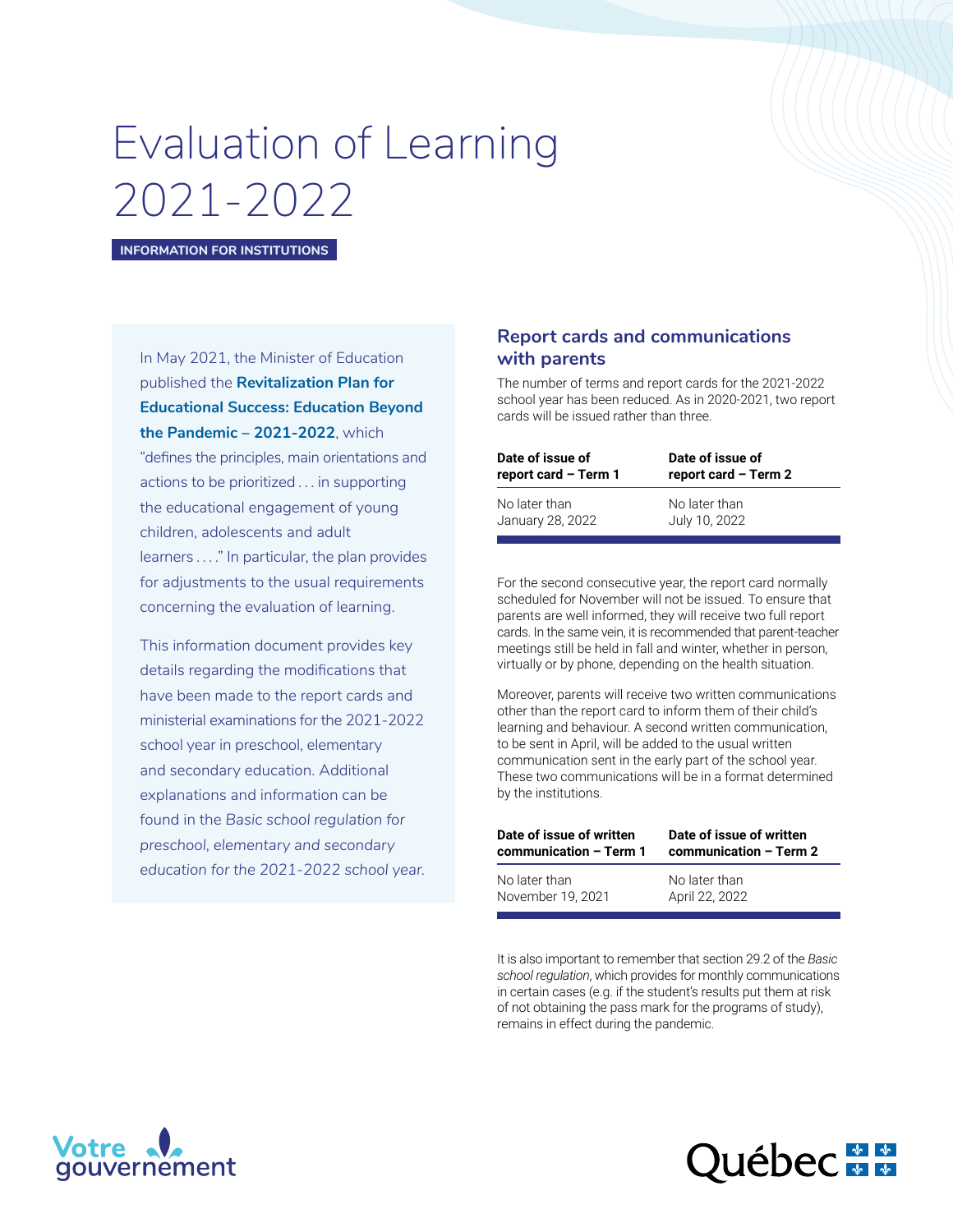# **Preschool report cards**

For children who attend part-time kindergarten for 4-year-olds or full-time kindergarten for 5-year-olds, teachers will assess their students' overall development based on observations made throughout each term. This assessment will be communicated to parents in the two report cards, which will include a grade explained by the associated legend. All competencies will be assessed in each term. In other words, all boxes will be filled out.

For children who attend full-time kindergarten for 4-year-olds, the rules set out in the document entitled **[Objectifs, limites,](http://www.education.gouv.qc.ca/references/tx-solrtyperecherchepublicationtx-solrpublicationnouveaute/resultats-de-la-recherche/detail/article/maternelle-4-ans-objectifs-limites-conditions-et-modalites/?a=a&cHash=a14dbb12aca91f09aa9257851fcdda4e)  [conditions et modalités](http://www.education.gouv.qc.ca/references/tx-solrtyperecherchepublicationtx-solrpublicationnouveaute/resultats-de-la-recherche/detail/article/maternelle-4-ans-objectifs-limites-conditions-et-modalites/?a=a&cHash=a14dbb12aca91f09aa9257851fcdda4e)** (in French only) still apply. Teachers will determine the methods by which to communicate with parents about their child's development.



# **Elementary and secondary report cards**

In elementary and secondary school, two full report cards will be issued: marks will be provided for each of the subjects and competencies indicated. All boxes will be filled out.

For each competency in the language of instruction, second language and Mathematics, and, at the secondary level, for each component in Science and Technology, teachers will provide results for both terms. They will also provide the subject mark and group average. For example, marks for Elementary 6 Mathematics will be presented in the first term report card as follows.

| <b>Mathematics</b>              | Term 1 | Term 2 Final Mark |
|---------------------------------|--------|-------------------|
| Solves a situational<br>problem | 72     |                   |
| Uses mathematical<br>reasoning  | 67     |                   |
| Subject mark                    | 69     |                   |
| Group average                   | 71     |                   |

In other subjects, such as Physical Education and Health, Arts Education, Social Sciences and, at the elementary level, Science and Technology, only a subject mark is presented on the report card. For these subjects, teachers do not have to evaluate all the competencies in order to calculate the subject mark for the first term. However, in the second term, which is an assessment of the year, all competencies must be evaluated. For example, marks for Ethics and Religious Culture will be presented in the first term report card as follows.

| <b>Ethics and</b>                                                                                                                                           | <b>Religious Culture</b> | Term 1 | Term 2 | <b>Final Mark</b> |
|-------------------------------------------------------------------------------------------------------------------------------------------------------------|--------------------------|--------|--------|-------------------|
| Subject mark                                                                                                                                                |                          | 82     |        |                   |
| Group average                                                                                                                                               |                          | 78     |        |                   |
| • Reflects on ethical questions<br>Engages in dialogue<br>٠<br>• Demonstrates an understanding<br>of the phenomenon of religion<br>Engages in dialogue<br>٠ |                          |        | 82     |                   |

The mark for the first term counts for 40% of the final mark and the second term counts for 60% of the final mark, except when the final mark includes the results of a ministerial examination.

Additionally, in each report card, teachers will provide comments on at least one of the following four competencies: exercises critical judgment, organizes his/her work, communicates effectively and works in a team. The competency to be evaluated may or may not be the same in both terms.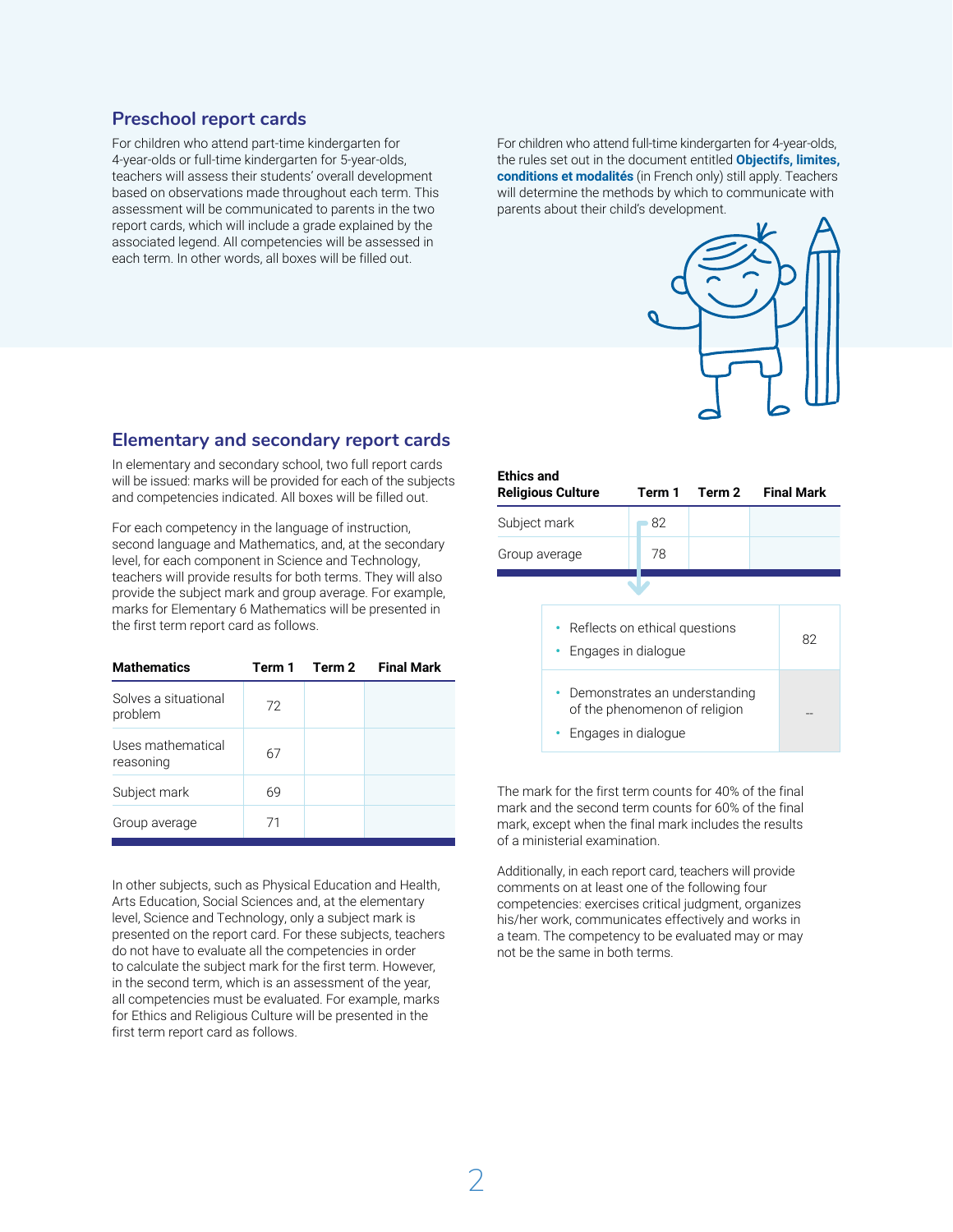# **Ministerial examinations**

The ministerial examinations for the current year correspond to the **[Learning to Be Prioritized for](http://www.education.gouv.qc.ca/en/teachers/learning-to-be-prioritized/) the [2021‑2022 School Year in the Context of the Pandemic](http://www.education.gouv.qc.ca/en/teachers/learning-to-be-prioritized/)**. The 2021-2022 **[information document](http://www.education.gouv.qc.ca/enseignants/references/examens-et-epreuves/documents-dinformation-sur-les-epreuves/)s** provide explanations as to the format and content of the exams.

At the elementary level, the scope and length of the ministerial examinations have been reduced to make school organization easier. At the secondary level, no modifications are planned for examinations in the language of instruction and second language. In Mathematics, Science and Technology, and Applied Science and Technology, the uniform examinations will retain their usual format, but some questions will be adjusted to take into account the learning to be prioritized. Lastly, the administration of the Secondary IV uniform examination related to the new History of Québec and Canada program has been postponed until the 2022-2023 school year. An optional complementary examination will instead be available to the school network for the May-June examination session.

In addition, the weighting given to these exams in the final mark has been reduced. Compulsory examinations at the elementary level and in Secondary II will count for 10% of the result instead of 20%. The Secondary IV and V uniform examinations will count for 20% of the result instead of 50%.

#### The **[official schedule for the examination sessions](http://www.education.gouv.qc.ca/en/teachers/references/examens-et-epreuves/schedule-for-the-examination-session-and-retake-of-examinations/)** for

the 2021-2022 school year will soon be available on the Ministère's website. Please note that only secondary school students who are receiving semester-based or individual instruction during the Fall 2021 term, or who completed the learning required for the program of study prior to the 2019-2020 school year are allowed to register for the December-January exam session.

All ministerial examinations must be administered in person. The educational institution must ensure that all students at the level concerned by the ministerial exam are able to report to school on the day set out in the official schedule so as to make sure the exam is administered under uniform conditions throughout the province.